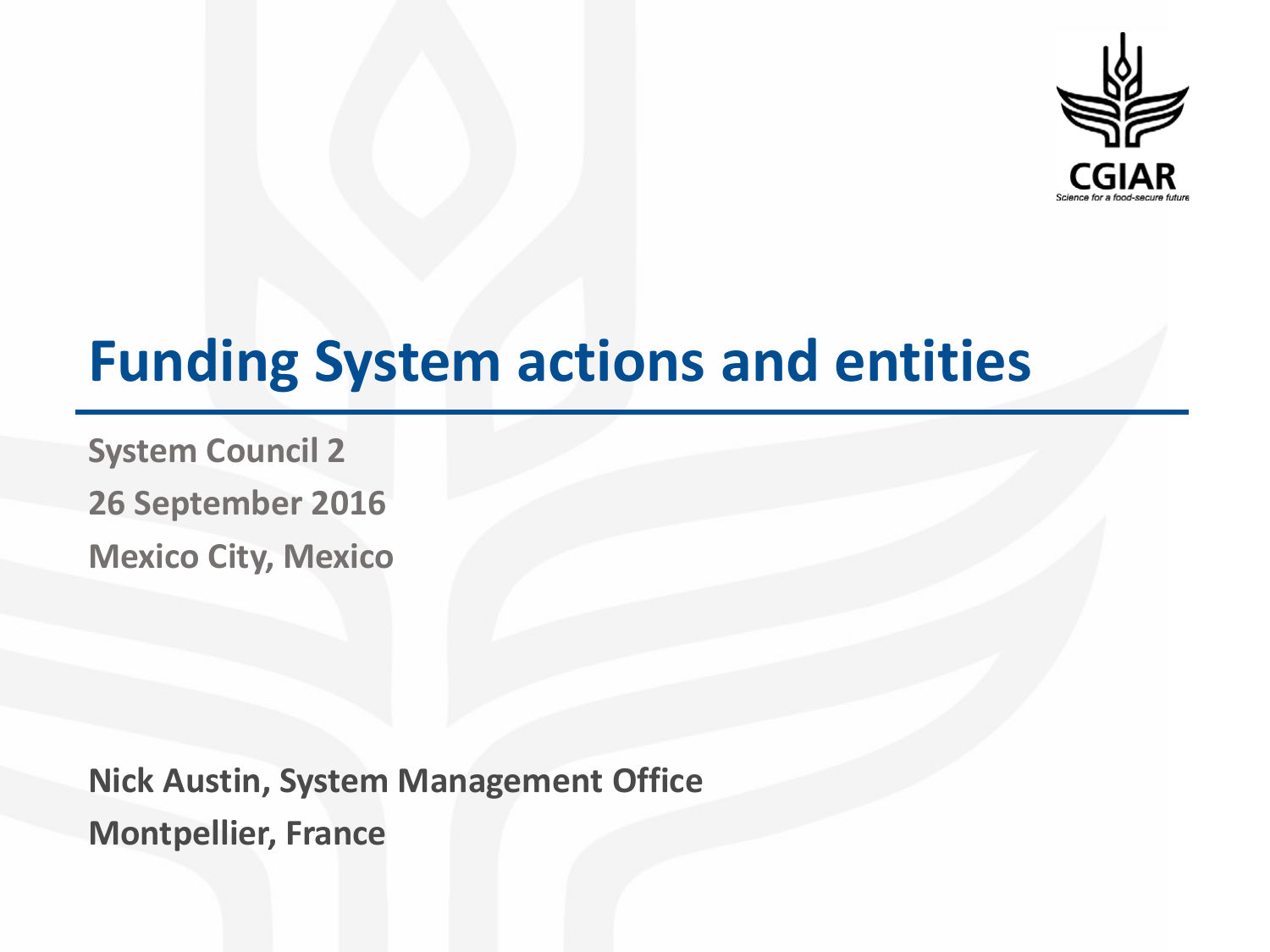

#### **Background**

#### **CGIAR Framework and Charter set out respective roles and responsibilities for funding relevant entities and other activities**

- Framework provides for the System Management Board to present a proposal for the process to approve multiyear consolidated business plans and budget projections for system costs
- Framework provides that this proposal should consider the collective responsibility of the System Council and System Organization for such costs

#### **System Management Board has established ad hoc working group on funding system actions and entities with the following participation**

- Members: Nick Austin (Interim ED, WG Chair), Jimmy Smith, Eugene Terry (Board members); and Barbara Wells, Tony Simons, Matthew Morrell (Center DGs)
- Sounding Board System Council engagement: Eric Witte, FAO representative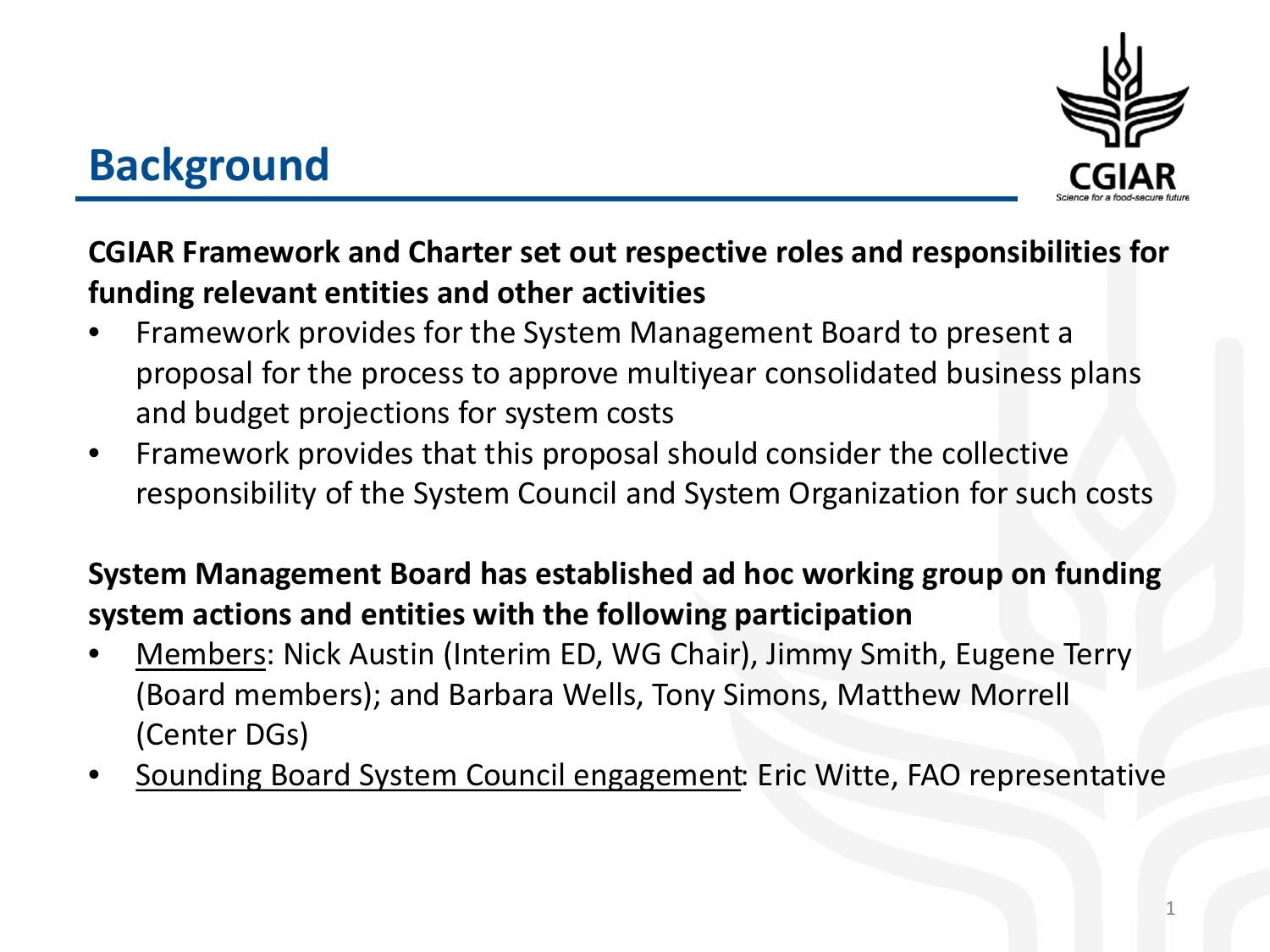

## **System Management Board guidance**

- Importance of being as **cost effective** as possible in terms of the administrative costs of the CGIAR System as a whole to maximize available funding for outcomes and impacts
- Importance of having a **robust methodology** for the allocation of costs, and which ever that ultimately is, it should not derive from an exponential growth model, that is tied to the size of the CGIAR Portfolio, but rather represent the essential costs of delivering as a System
- There may be **multiple means** of meeting the system-wide essential costs to deliver as a system, and a one-size "tax" based system may not be that
- Need for **fairness** to underpin the model adopted by the System Council, such that if something is clearly a System-wide cost, it is recognized and charged as such across the System as a whole, and that perverse incentives are avoided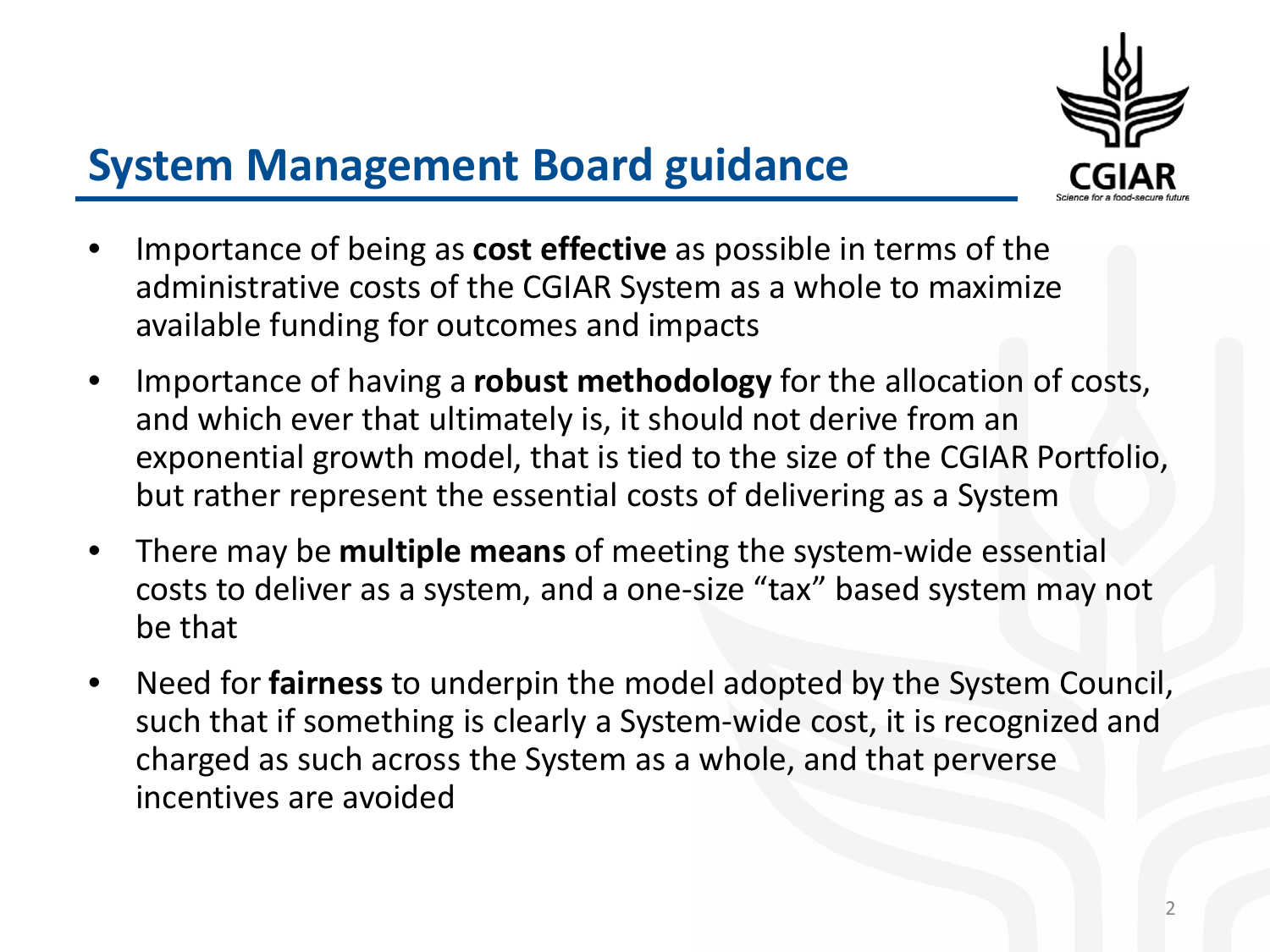

## **Priority areas of work**

- Identify a forward-looking draft proposal for discussion with the System Council
	- i. The Functions that are minimally necessary to run the CGIAR System and facilitate the System from the office for the phase moving forward based on the principle "form follows function"
	- ii. The most appropriate financial mechanism or processes to meet those needs to maintain the right incentives in the System (requiring consideration of the appropriate basis for application of the proposed model: on the CRPs; on the whole budget; or other)
- Develop CGIAR-wide guidelines on the basis for decisions on whether a bilateral project is formally aligned to a CRP or Platform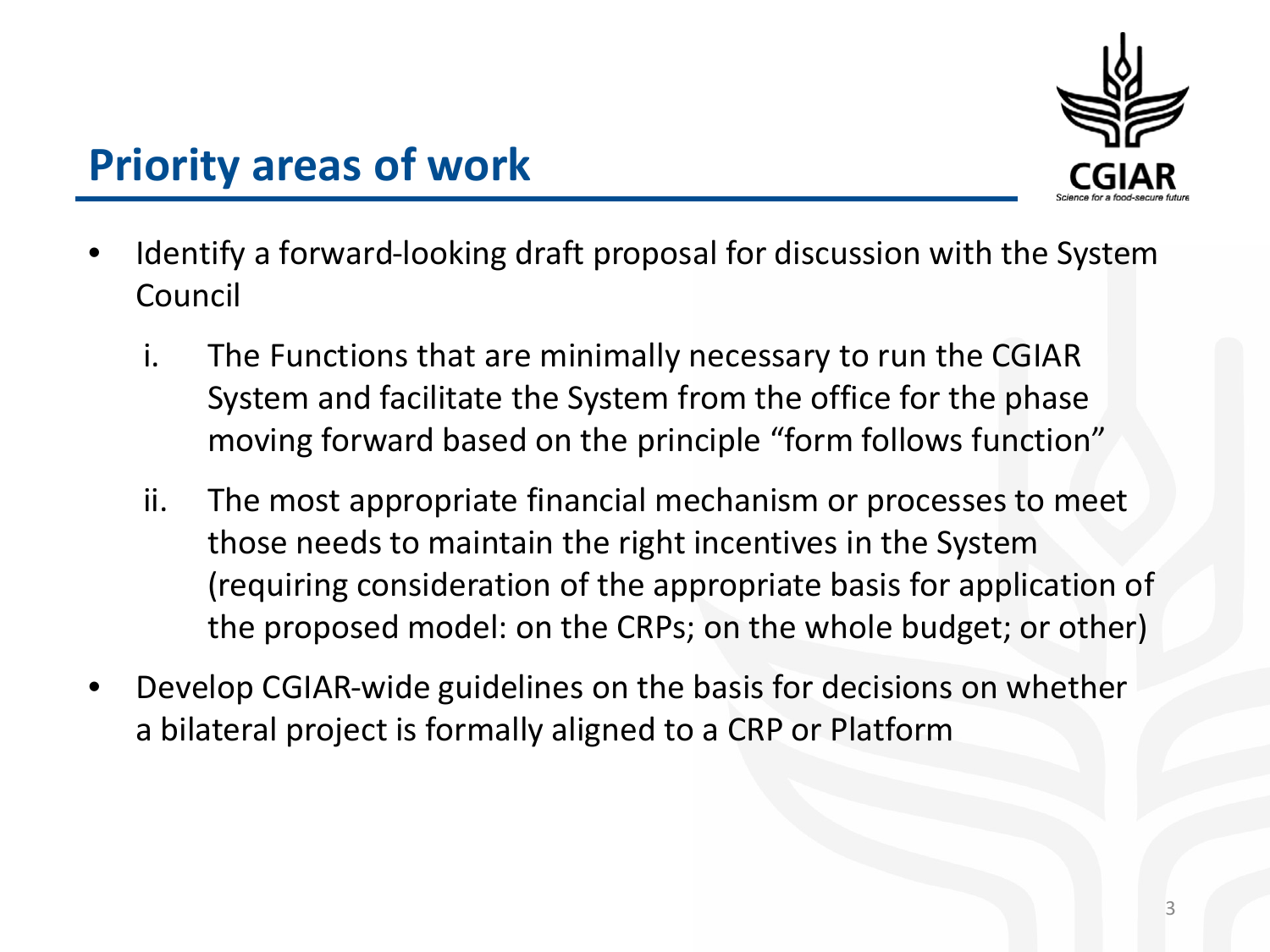

## **Definitions and principles**

A proposed working definition

 *The entities and their actions that support the CGIAR System as a whole, and that provide the enabling environment within which CGIAR is able to achieve its stated purpose*

Guiding principles

 e.g. - Full cost recovery should apply with effect from [date] across all funding proposals irrespective of the funding source or commencement date of the program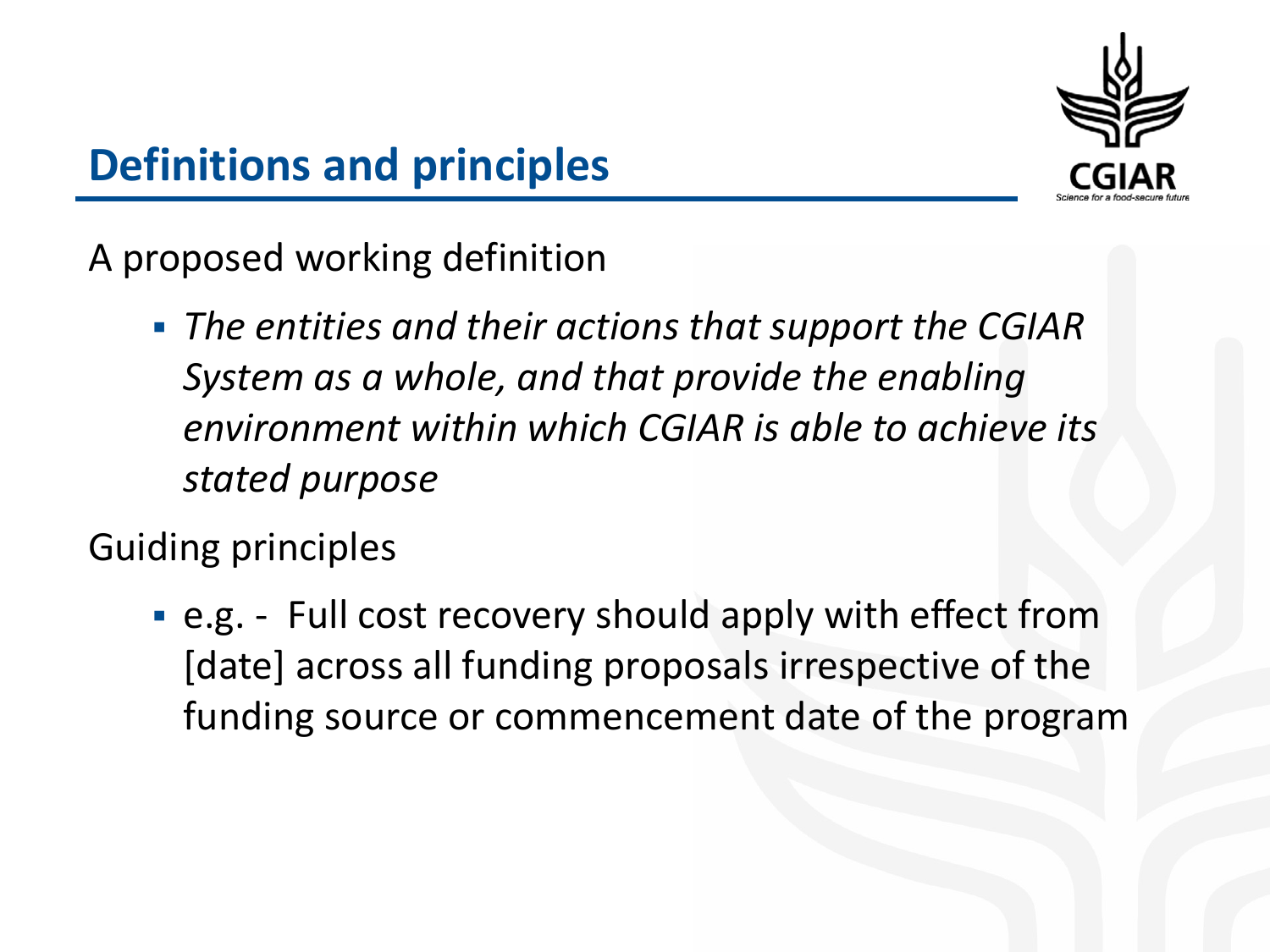

## **Indicative System actions and entities**

- 1. CGIAR Trust Fund
- 2. General Assembly of Centers
- 3. Independent Evaluation Arrangement
- 4. Independent Science and Partnership Council
- 5. Internal Audit Function
- 6. Partnership Forum
- 7. System Council
- 8. System Management Board
- 9. System Management Office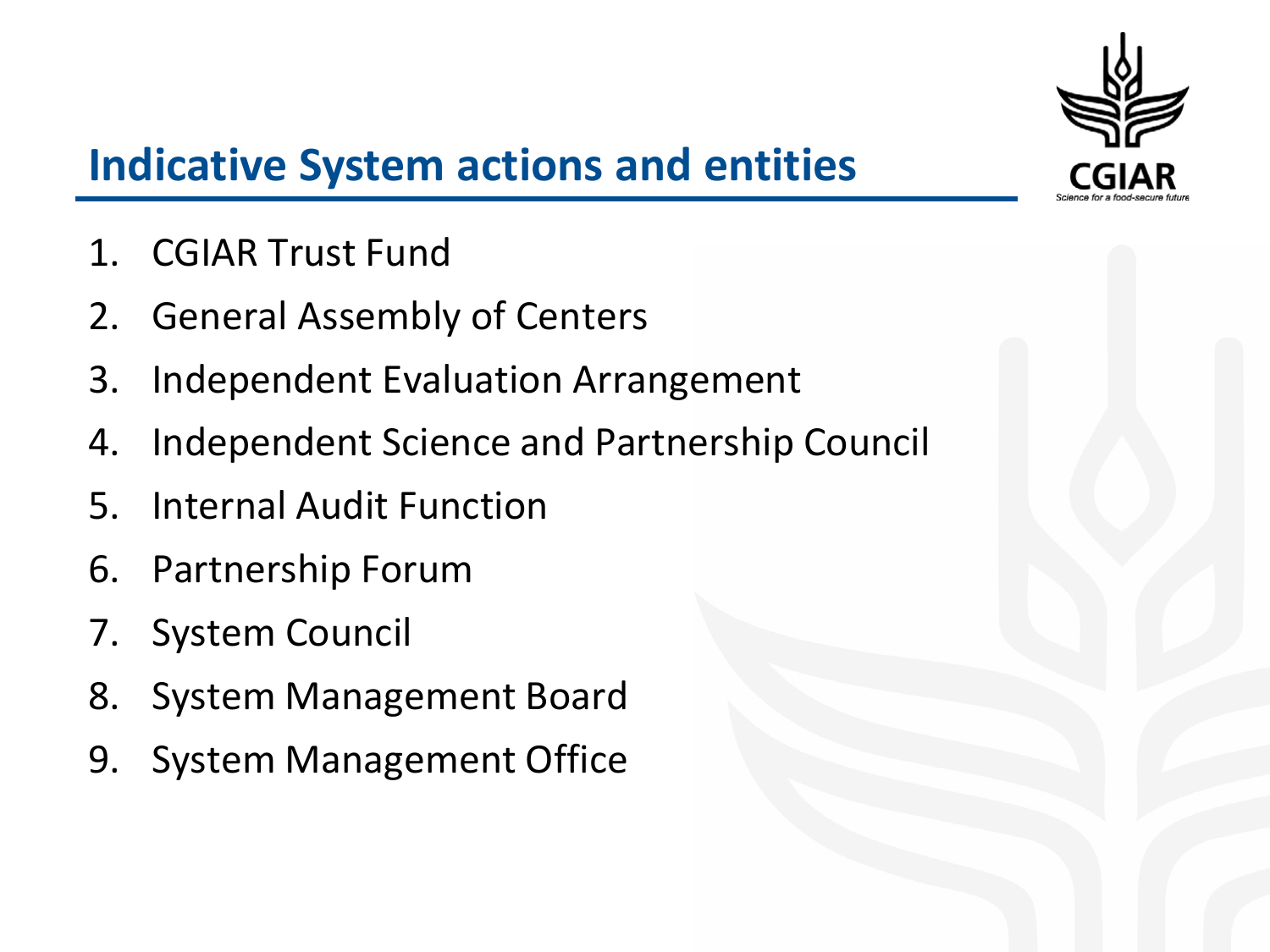

**Criteria and modalities**

The Working Group is asked to consider and determine:

- What are robust criteria to decide what are appropriate costs for the system entities and their actions; and, as a second step
- The appropriate modalities of funding (e.g. core funding, some form of levy on Centers or activities, or some other model)